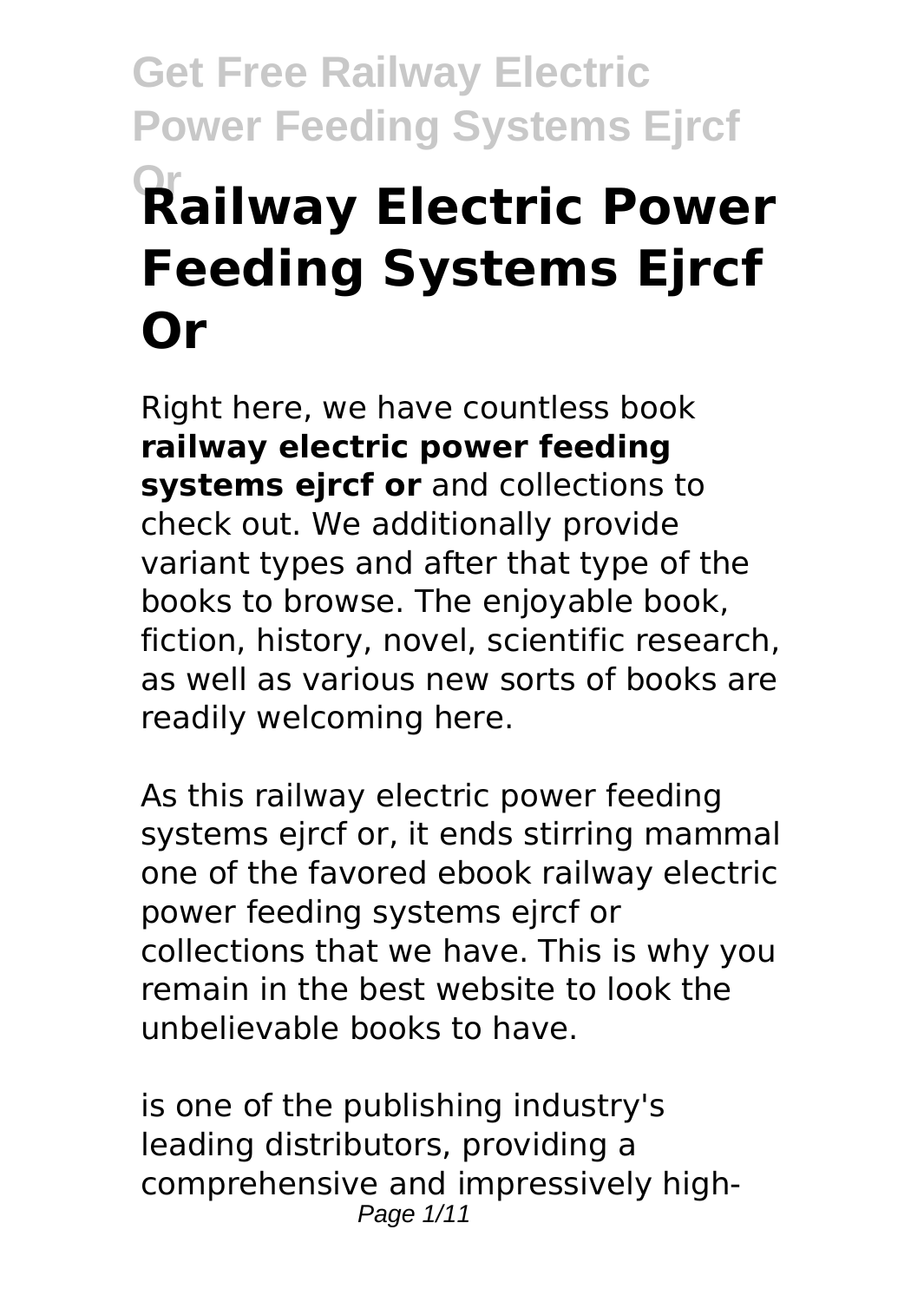**Or** quality range of fulfilment and print services, online book reading and download.

### **Railway Electric Power Feeding Systems**

Electric power technology in the railway industry refers to the means of supplying good-quality electric power to the electric motors. It primarily consists of power conversion technology at substations, feeding circuits for DC and AC feeding systems, and the structure, materials, measurement, and maintenance of the electric overhead lines.

# **Railway Electric Power Feeding Systems**

Railway Technology Today 3 (Edited by Kanji Wako) Railway Electric Power Feeding Systems Yasu Oura, Yoshifumi Mochinaga, and Hiroki Nagasawa Introduction. Electric power technology in the railway industry refers to the means of supplying good-quality electric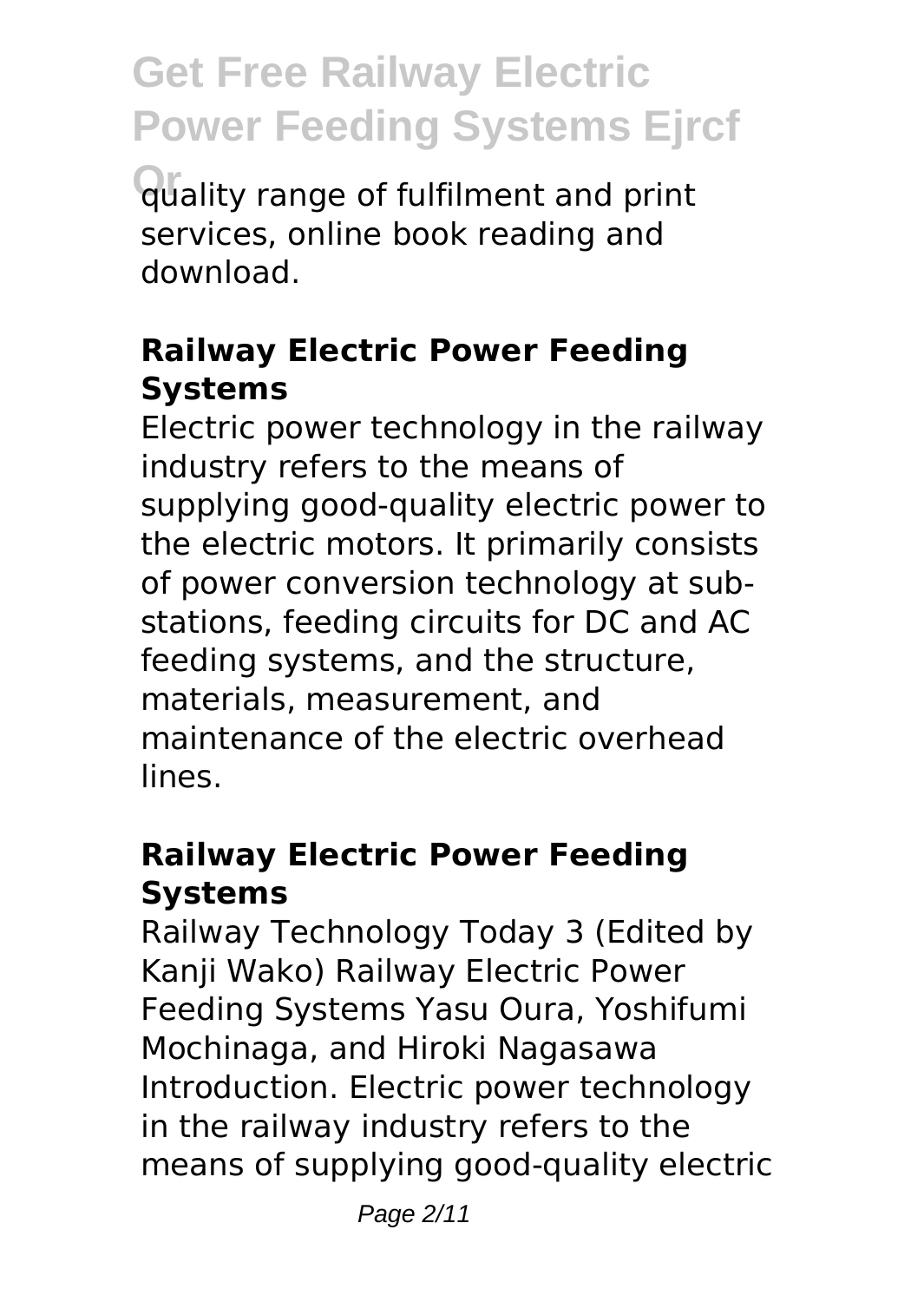power to the electric motors. It primarily consists of power conversion technology at sub-stations, feeding circuits for DC and AC feeding systems, and the structure, materials, measurement, and maintenance of the electric overhead lines.

#### **Railway Electric Power Feeding Systems - JRTR.net ...**

Products for railway systems. Electrical facilities. AC power feeding system for railways. Transformer; Circuit breaker; Railway static power conditioner; Control board(the microelectronics of switchboard) DC power feeding system for railways; Regenerative power recovery system; Overhead Catenary System (OCS) inspection system; Monitoring and control

### **AC power feeding system for railways | Electrical ...**

Feedrail ® Overhead Electrification Systems assure the safety of your personnel and operate dependably at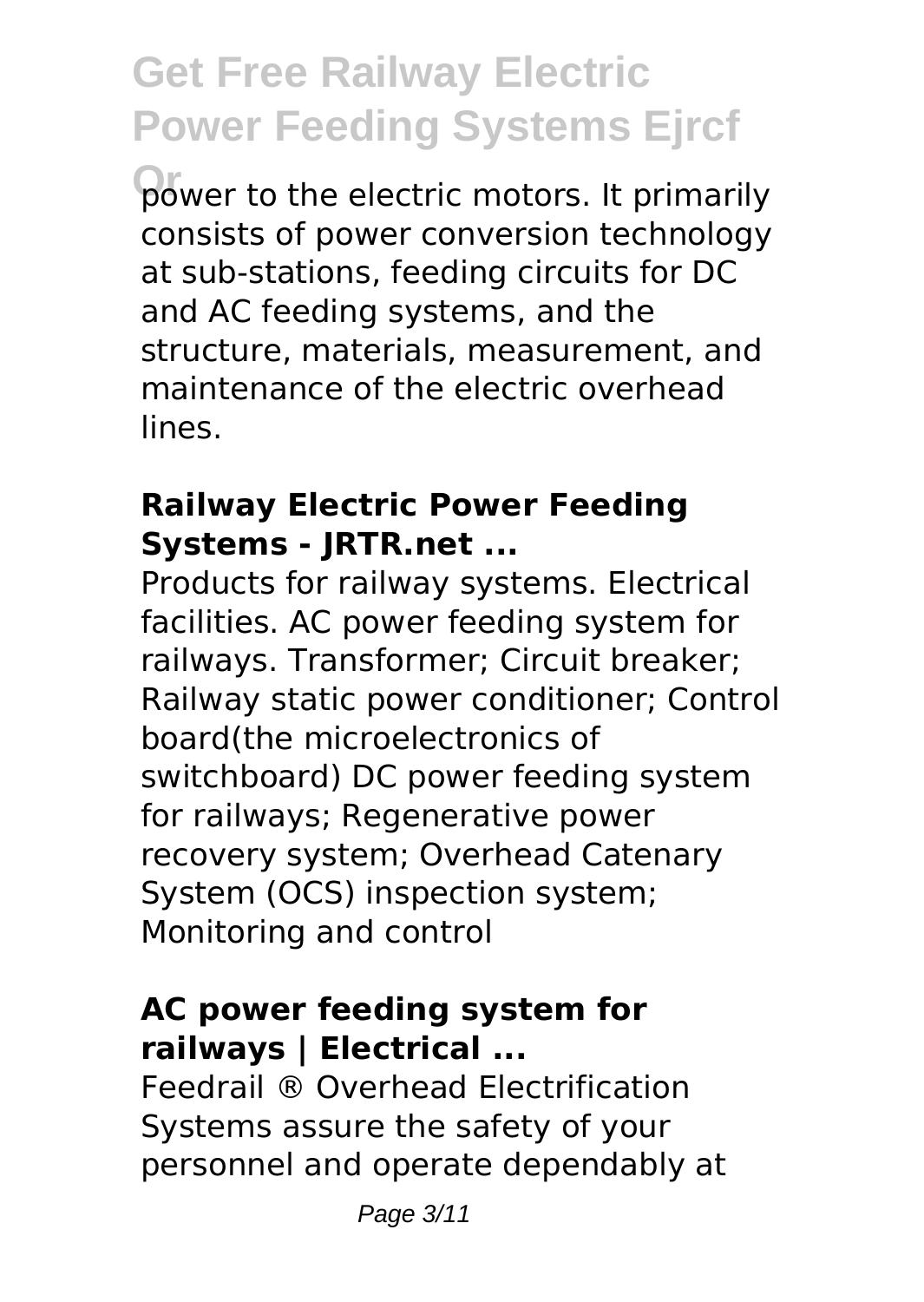any level from ceiling to floor. Since all currency-carrying components are enclosed, the hazard of personnel accidentally coming in contact with live current is eliminated.

#### **Feedrail & Electro-Rail - Universal Sewing Supply**

A railway electrification system supplies electric power to railway trains and trams without an on-board prime mover or local fuel supply. Electric railways use either electric locomotives, electric multiple units or both. Electricity is typically generated in large and relatively efficient generating stations, transmitted to the railway network and distributed to the trains. Some electric railways have their own dedicated generating stations and transmission lines, but most purchase power from

#### **Railway electrification system - Wikipedia**

This is a list of the power supply systems that are, or have been, used for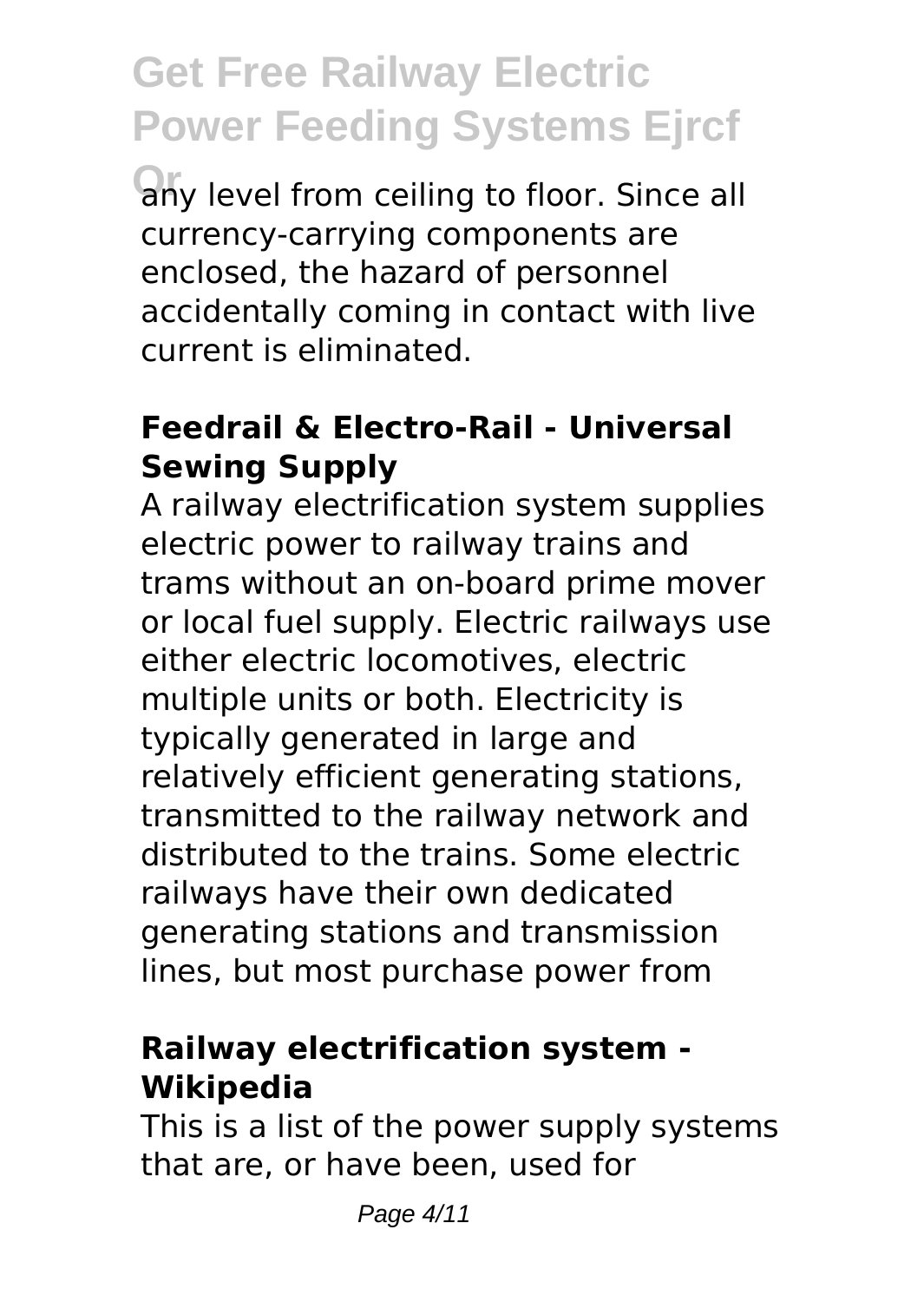**Or** tramway and railway electrification systems. Note that the voltages are nominal and vary depending on load and distance from the substation. Many modern trams and trains use on-board solid-state electronics to convert these supplies to run three-phase AC induction motors.

#### **List of railway electrification systems - Wikipedia**

The  $2 \times 25$  kV autotransformer system is a split-phase electric power system which supplies 25 kV power to the trains, but transmits power at 50 kV to reduce energy losses. It should not be confused with the 50 kV system. In this system, the current is mainly carried between the overhead line and a feeder transmission line instead of the rail.

### **25 kV AC railway electrification - Wikipedia**

This first electrification system with GEbuilt boxcabs were the only three-phase AC power ever used on North America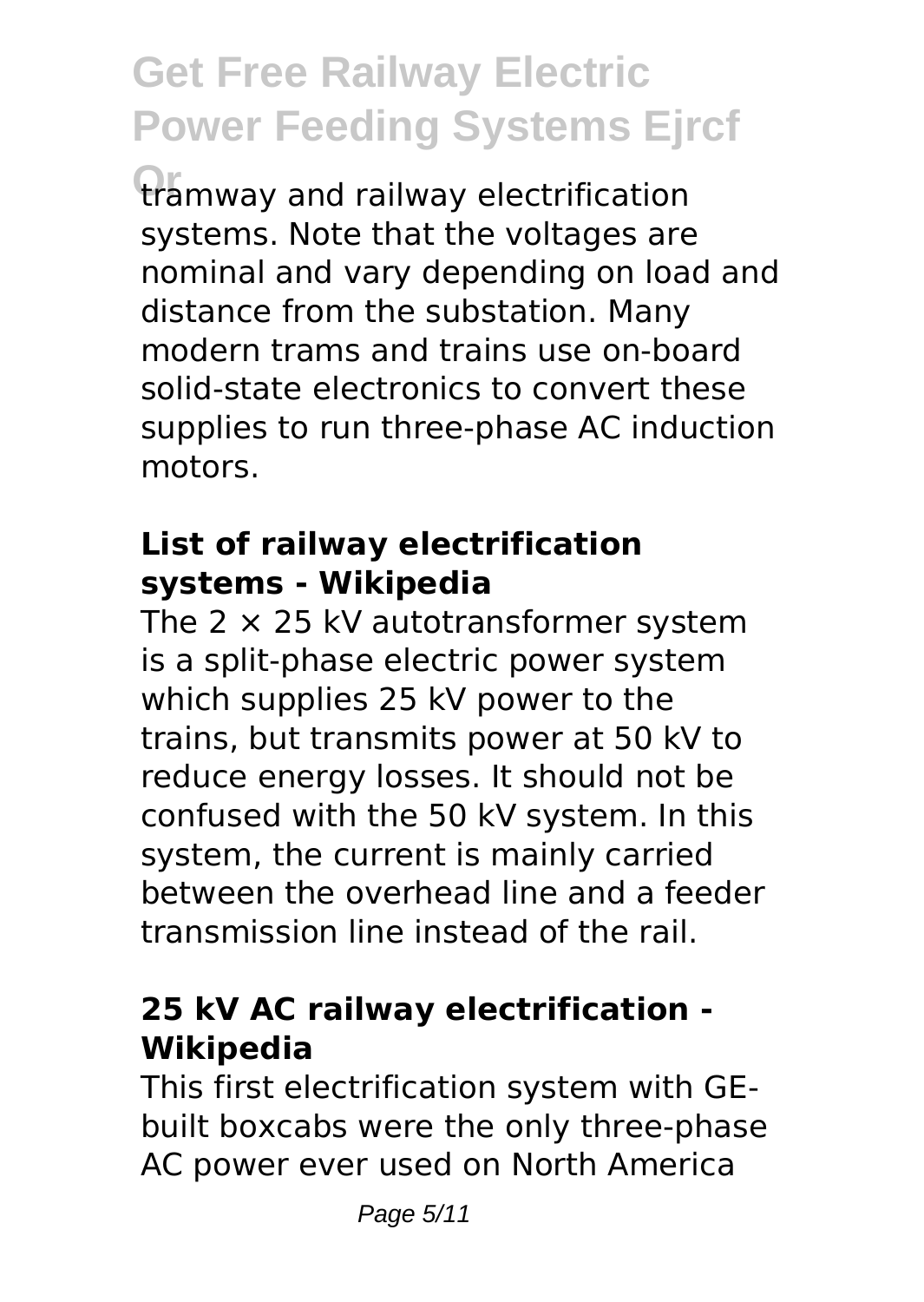**Or** railroads, see Three-phase AC railway electrification. The electric boxcabs pulled trains through the tunnel with their steam locomotives still attached until they were retired in 1927.

#### **Railroad electrification in the United States - Wikipedia**

Third-rail electrification between Hartford, New Britain, and Berlin, a total of 12 mi (20 km) in 1896. This third-rail system was unique; it consisted of an inverted V cross-section rail, mounted on the cross ties between the running rails, and was totally exposed. The third rail system resulted, not surprisingly, in a number of accidents.

#### **Electrification of the New York, New Haven, and Hartford ...**

2. Korean AC electric railway feeding system 2.1. Composition of the AC electric railway feeding system. In Korea, two methods are used for implementing electric railway feeding systems. The first method involves using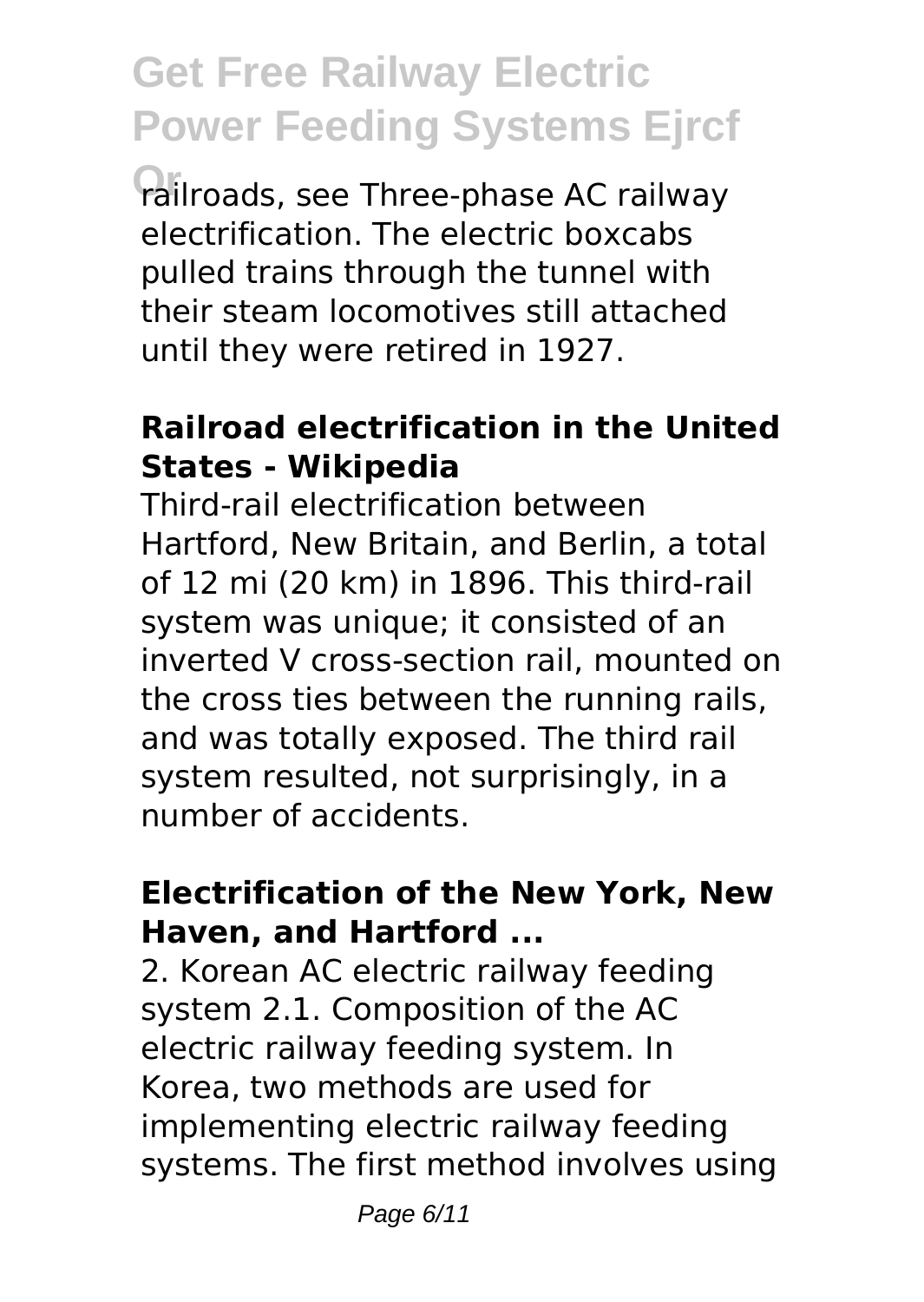**Or** a 1500 V DC supply, which is used in the subway system of each direct-control city, including Seoul.

# **New protective relay modeling scheme and analysis for AC ...**

We provide railway electric power feeding systems ejrcf or and numerous book collections from fictions to scientific research in any way. accompanied by them is this railway electric power feeding systems ejrcf or that can be your partner.

### **Railway Electric Power Feeding Systems Ejrcf Or | id ...**

Researchers from Stony Brook University have developed a device capable of harvesting energy from train-induced rail track vibrations to power signal lights, structural monitoring systems or even ...

# **Award-winning device harvests energy from railway track ...**

Rail Systems, which contain sections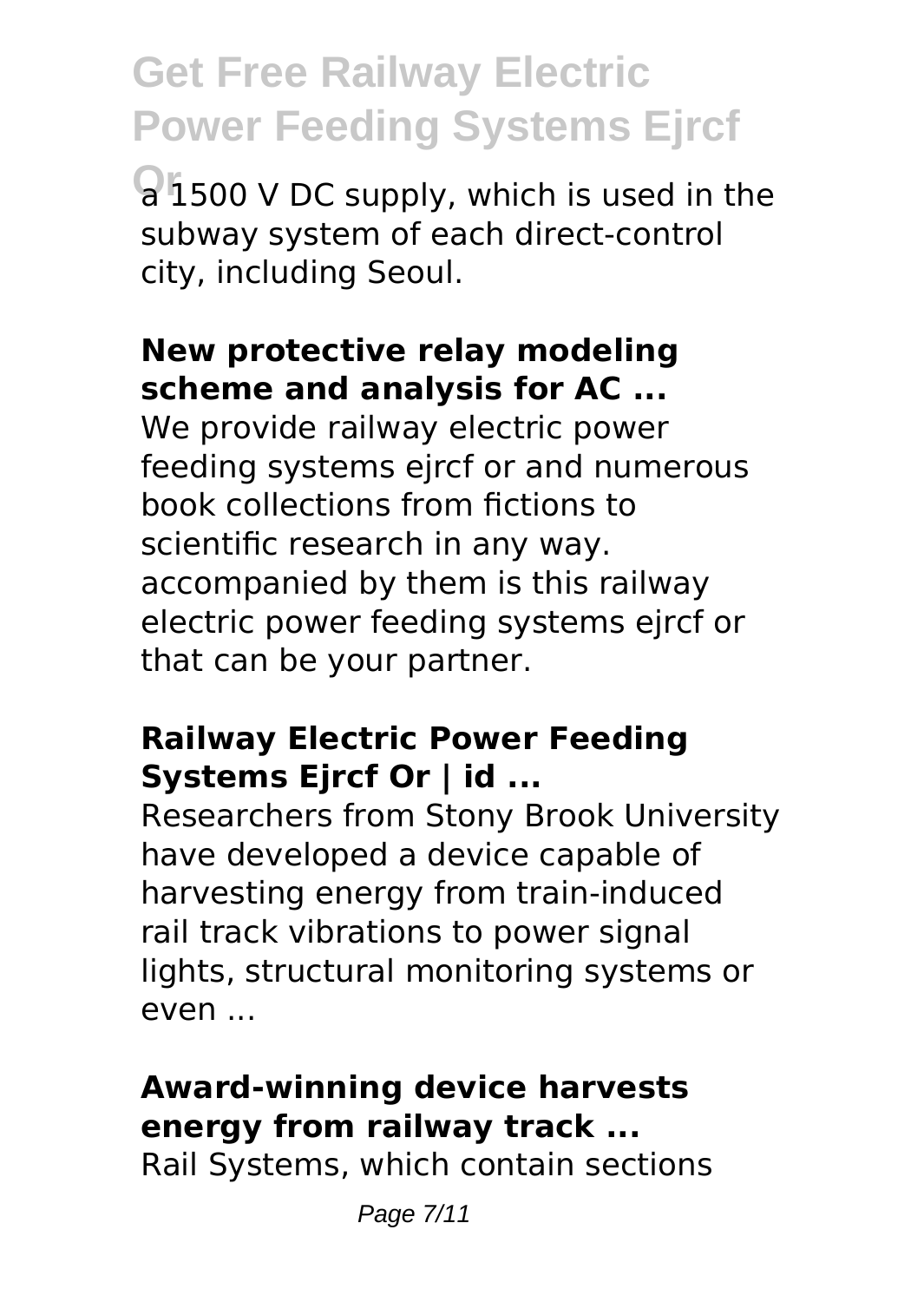**Or** devoted to electrification power supplies, traction power systems studies and guidelines for the design of overhead contact systems. 9.2 Development of Motive Power for Railways The earliest recorded tramway served a mine in Germany, beginning in about 1550.

### **RAILWAY ELECTRIFICATION 9.1 Introduction D**

The Feedrail is the only viable option for delivering electric power to cutting tables and similar machines. It supplies a power source that can travel up and down the table. Feedrail tracks are usually 10 feet long, but they may be joined together to form longer tracks to better suit your needs.

### **Feedrail & Electro-Rail - GoldStar Tool**

Railway Electric Power Feeding Systems Yasu Oura, Yoshifumi Mochinaga, and Hiroki Nagasawa Introduction Electric power technology in the railway industry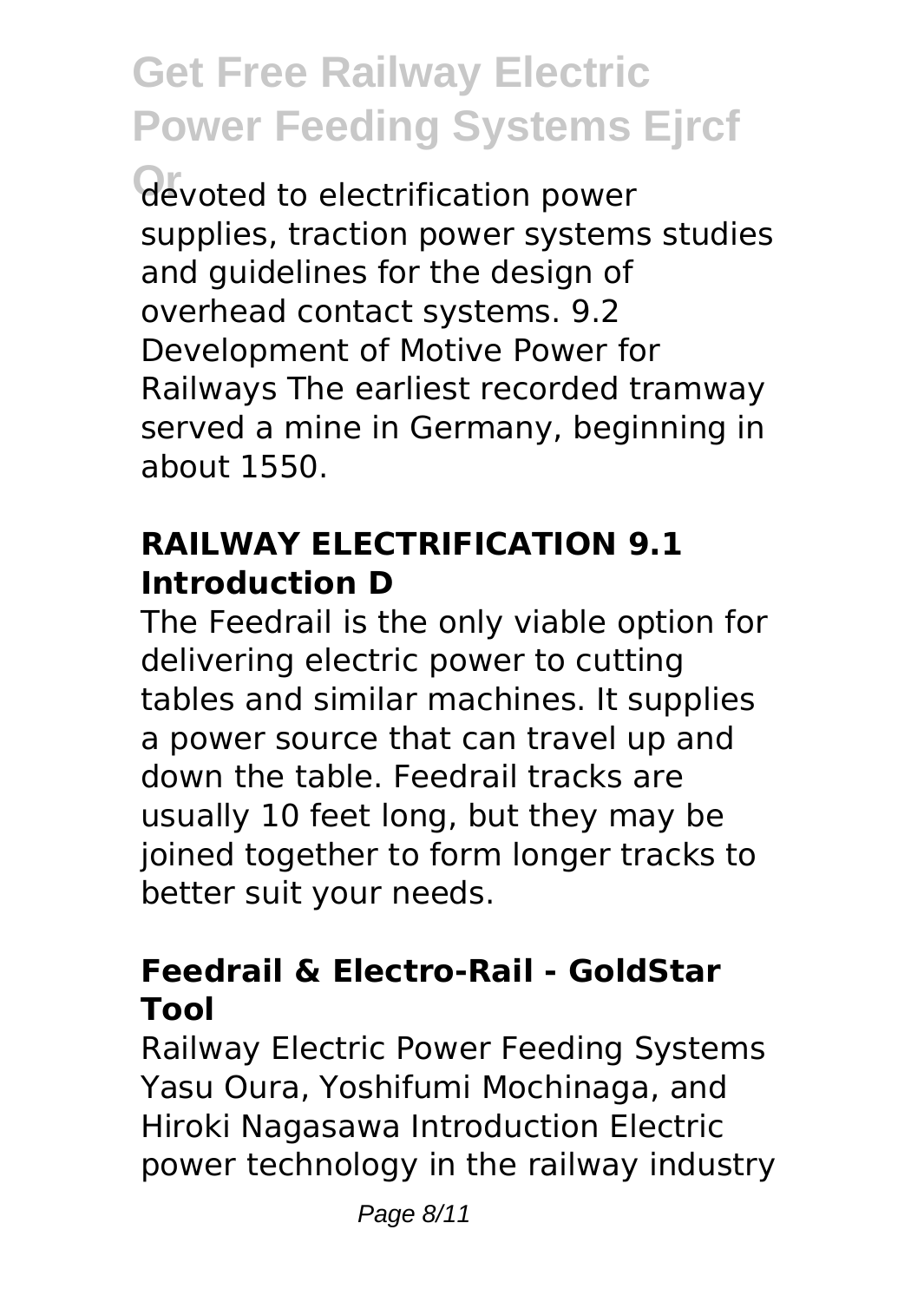refers to the means of supplying goodquality electric power to the elec-tric motors. It primarily consists of power conversion technology at sub-stations, feeding circuits for DC and AC feeding

#### **Railway Technology Today 3 (Edited by Kanji Wako) Railway ...**

In the DC feeding system, the AC power with voltage step-downed by rectifier transformer is converted to the DC power for traction power by the rectifier. We make optimal design to fit with special overload ratings like Classes D, E, and S for train load and attempt to realize the compact and lightweight design.

#### **Silicon Rectifier | DC power feeding system for railways ...**

Railway transportation systems for a comfortable future. The Railway System Division, in its commitment to future progress, has consistently achieved technological breakthroughs on three systems that are shaping the future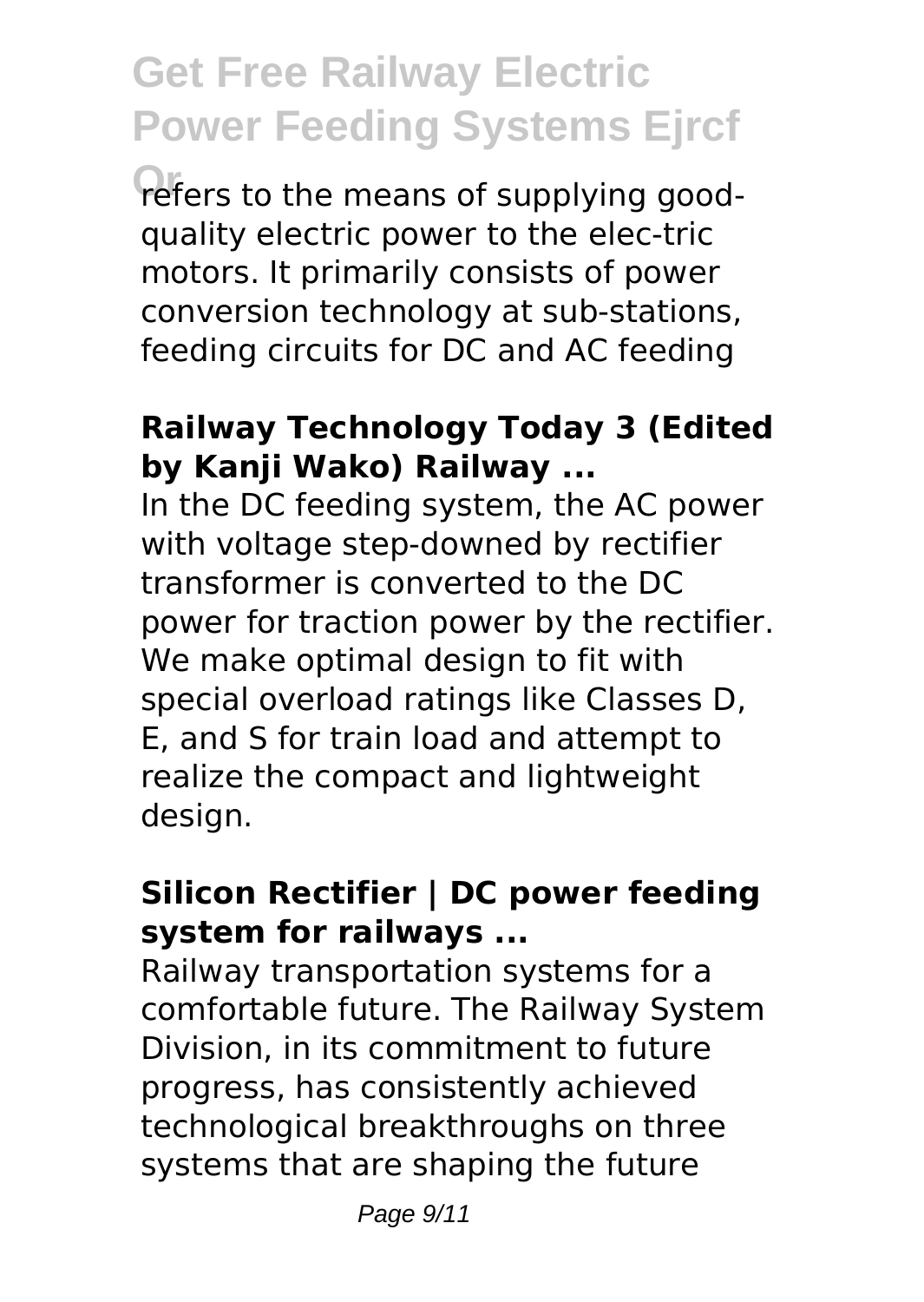worldwide: rolling stock systems, power supply systems, and information systems.

### **Railway Systems | Toshiba Infrastructure Systems ...**

Depending on the type of rail system this power would be either direct current (dc) or alternating current (ac). For dc systems, the traction substation core equipment will be the transformers and rectifiers to used to convert the utility supply to dc. Rectifiers are either 6, 12 or 24 pulse.

### **Introduction to Traction Substations**

Hilliard braking systems has a proven track record of performance, reliability and value to our customers. Hilliard Corporation offers an entire range of industrial modular brakes, caliper brakes, rail and disk brakes, electric brakes and products such as power units, mounting brackets, and discs and hubs.